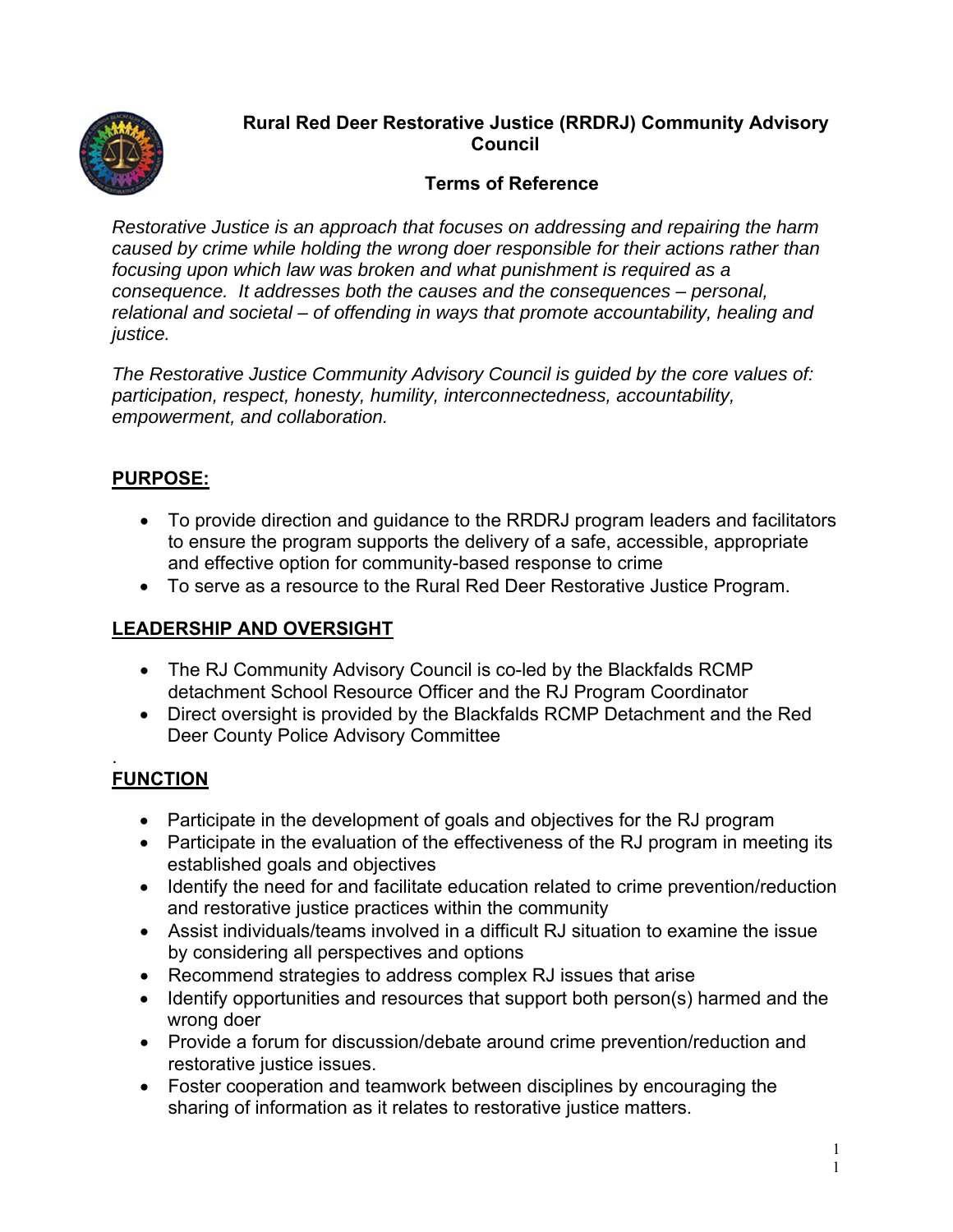- Champion RJ initiatives in represented programs and areas
- Identify and seek community partners to join the RCMP Blackfalds Detachment and Red Deer County Restorative Justice Community Advisory Council.

## **MEMBERSHIP**

Members who fulfill the following roles in the community are identified as important members of this council.

Chairs: Program Coordinator and Blackfalds RCMP SRO

- RRDRJ Program Coordinator
- RCMP and police partners
	- o Blackfalds RCMP Leadership
	- o Blackfalds RCMP School Resource Officer
	- o Lacombe county peace officer (s)
	- o Blackfalds Victim Services
	- o Red Deer County and Blackfalds RCMP Police Advisory Committee Member(s)
- Red Deer and Lacombe County
	- o Red Deer County- Councilor (s)
	- o Lacombe County Councilor(s)
- **Education/Schools** 
	- o School Boards: Wolf Creek, Chinook Edge
	- o School Principals/counsellors-Blackfalds and Lacombe
	- o Student Representatives
- Community and Social Services FCSS
- AHS Addiction and Mental Health
- Probation officer (s)
- Community
	- o Business Owners
	- o Chamber of Commerce
	- o Youth Support groups- Boys and Girls Club
	- o Clergy
	- o Ethnic/Cultural Representatives
	- o Residents of Red Deer/Lacombe County
	- o Municipal leaders- mayor or town council member(s)
- Restorative Justice Facilitators

### **MEETING LOGISTICS**

- $\bullet$  Bi Monthly meetings or at the call of the chair(s)
- Meetings may be held in-person or virtually
- Minutes to be distributed to all members and to the Red Deer County Police Advisory Committee